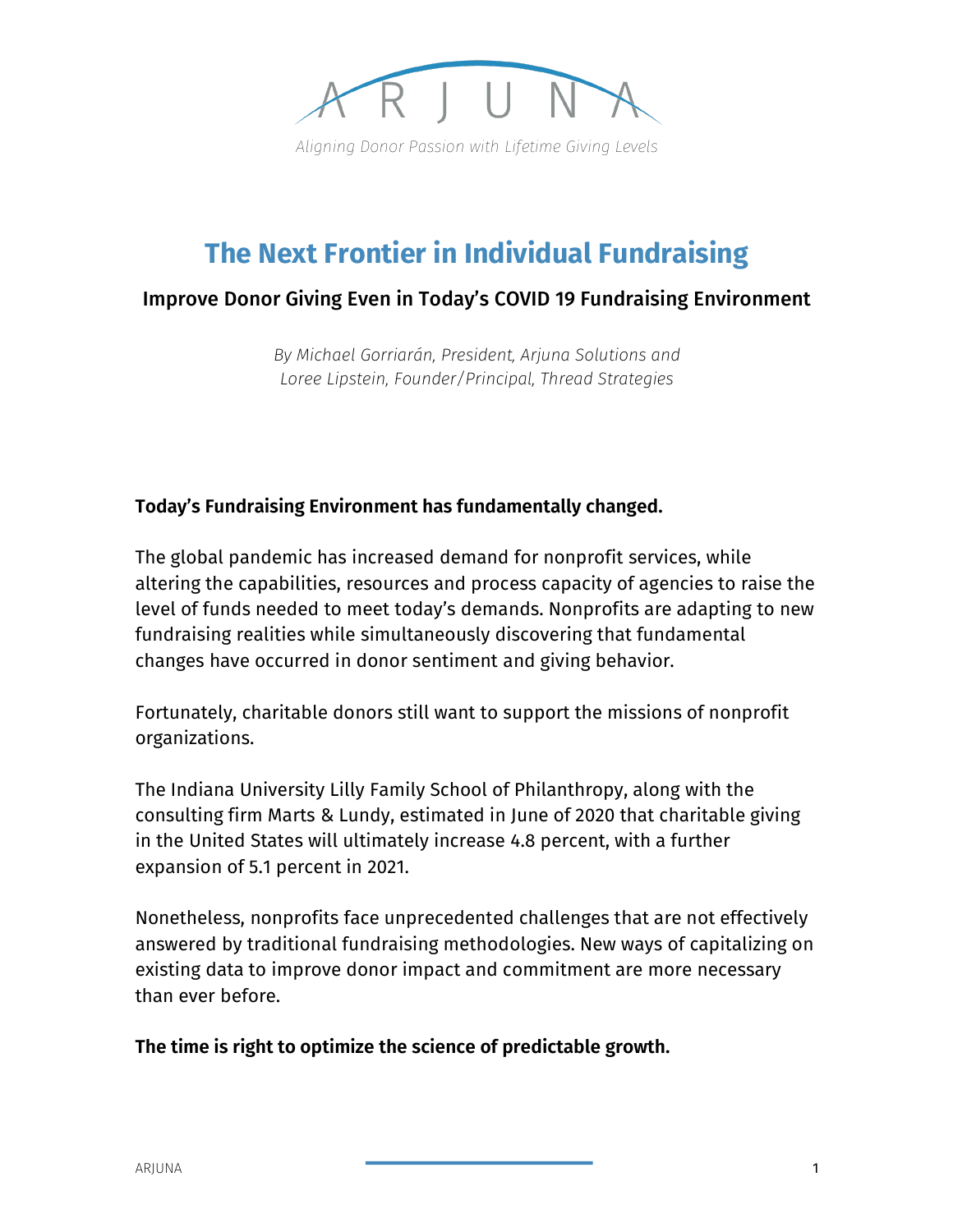Behavioral Economics Modeling, Artificial Intelligence and Machine Learning are now working together to provide a better way of aligning donor passion with lifetime giving levels.

## **Today, the COVID 19 environment has created an impetus for change beyond the evolving challenges nonprofits already faced.**

Primary insights from lessons learned during the 2001 and 2008 crises are that **nonprofit organizations who do not move quickly** to adapt, persist, innovate and leverage new resources or approaches, not only endanger their short-term fundraising goals, but will also experience a much longer downturn in revenue generation.

The reality is that even before the new pandemic, individual donor fundraising performance remained stagnant for many organizations, in spite of the increased technological efficiency. Older methodologies and practices have remained in place despite technical advancements in the computing infrastructure, delivering limited gains in fundraising.

Nonprofits are now forced to reassess virtually all aspects of their own fundraising operations, program and service capacity, staffing, partnerships, marketing strategies and more. Nonprofits and their marketing agencies must adapt their fundraising messaging to reflect the current environment, context, impact and relevance.

Nonprofits must improve their fundraising quickly. They must adapt in real time.

## **The Current Reality**

The duration and full impact of today's crisis is currently unknown. Still, there is no question that nonprofits are:

- Under **more pressure** to deliver
- Facing increasing operational needs while **cutting costs**
- Dependent on older, **less effective models** of fundraising
- **Competing** for a decreasing share-of-wallet among their donors

Meanwhile, some of the most reliable and productive traditional fundraising vehicles are now in question:

• **In-person events** have been cancelled, creating a material budget shortfall of up to 30% or more for many nonprofit organizations.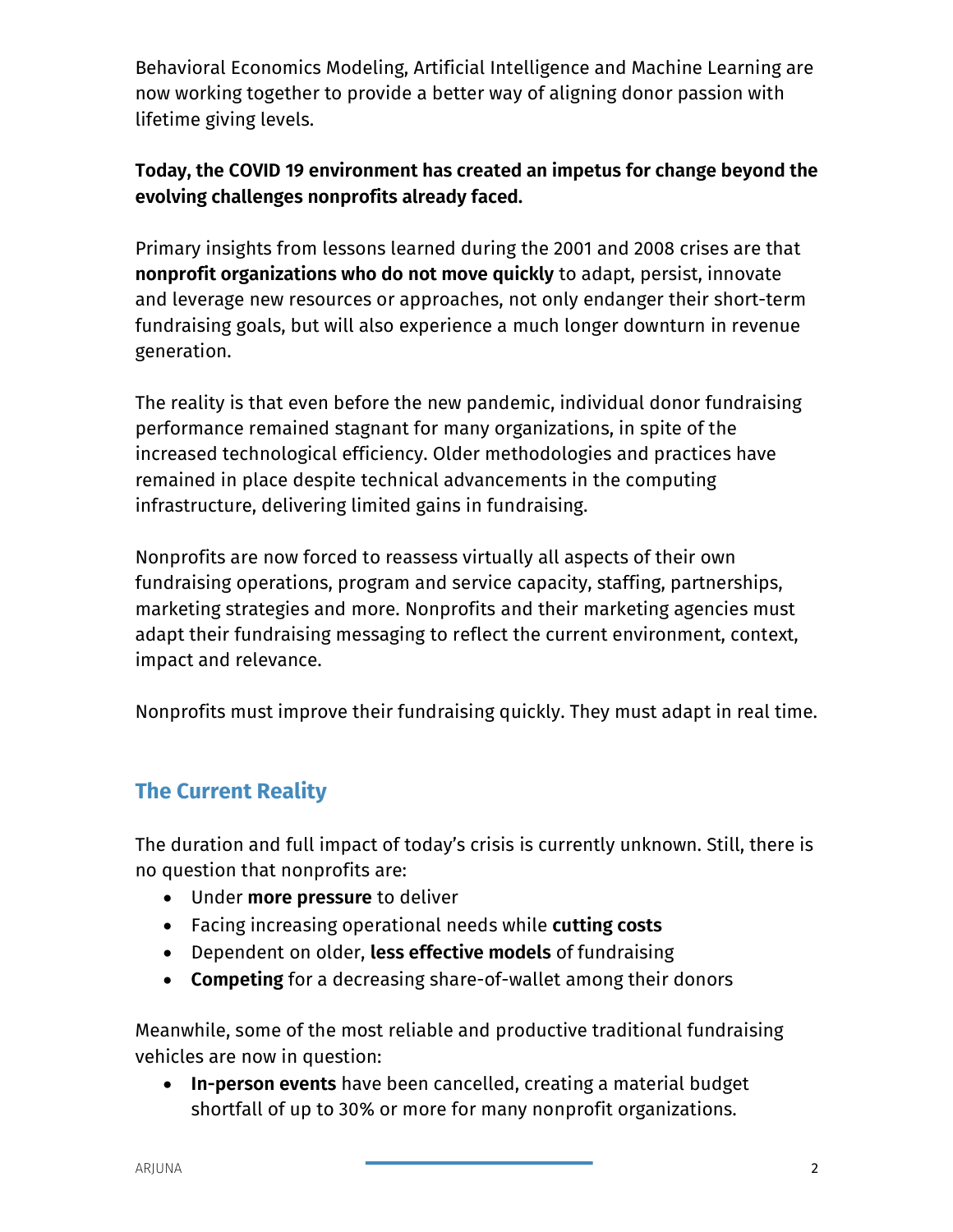- **Virtual fundraising events** are not producing enough to cover the lack of live event revenue, resulting in gaps for 2020/2021 budgets.
- **Grants and major gifts** must deliver even more to nonprofits that are now more heavily dependent on them.
- **General donor solicitation** channel performance is often under fundamental reevaluation as many organizations seek more productive fundraising investments across mail, email, online social platforms and other opportunities.

The good news is that donors still show a desire to contribute generously, especially to health and human services. However, Arjuna's current engagements have shown that those who are giving, are not giving at the optimal level.

More than ever, nonprofits need "amplified levels of giving" from their core audience.

How do you bring donors up to their full, long-term giving potential without asking for too much and consequently driving them away?

## **The Arjuna Solution**

Arjuna has combined Behavioral Economic Modeling with patented A.I. algorithms that calculate personalized, gift array values. These values, provide real-time insights to nonprofits on donor sentiment, informing fundraising professionals about precisely how much to ask from each unique donor while sustaining donor participation. Arjuna's proprietary algorithms apply selflearning methodologies with machine learning in real-time to continuously understand why people are making the choices they do in giving.

By delivering more accurate ask amounts, Arjuna has proven that its services consistently increase lift in giving levels and reduce donor attrition over time. By asking for the right amount, nonprofits can minimize the lost value of any given donor that results from ask amounts that are either too low or too high.

**There are multiple fundraising models that claim to use Artificial Intelligence** yet fail to capitalize on its true capacity to learn, adapt and evolve. ExactAsk and its patented capabilities continuously adjust gift array values based on immediate donor behavior insights that become more refined, improving results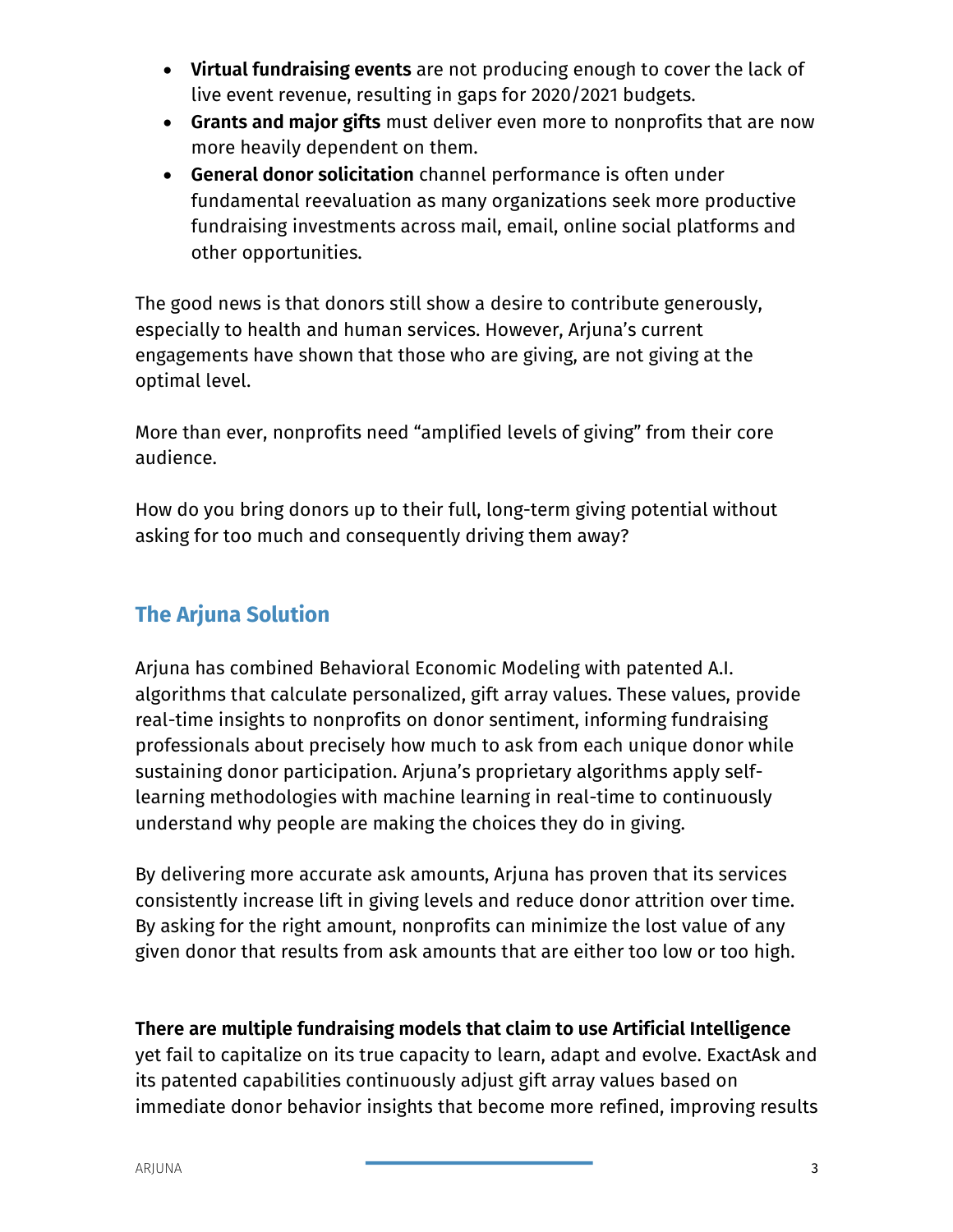through each round of solicitations. This provides nonprofits with greater levels of giving and lower costs of fundraising.

The ExactAsk A.I. service includes support from an industry-leading team of data scientists, project managers and customer success managers.

The skills and experience from the Arjuna team means that from day one, Arjuna aligns to every nonprofit's approach to fundraising with the most sophisticated technology to optimize lifetime giving.

## **Arjuna's advanced A.I. technologies are delivered as a simple service:**

- Platform Independent, operating in any fundraising environment
- Nothing to deploy or manage
- Nonprofits retain existing practices, processes and technologies
- No specialty hires are needed
- No personnel training is required

ExactAsk is versatile, optimizing all types of campaigns from Renewals, Lapsed Donor targeting and Special Appeals, to Acquisition and more.

Arjuna has created hundreds of millions of individually personalized gift arrays for tens of millions of donors over the past few years.

During this time, ExactAsk A.I. has repeatedly proven its unique ability to:

- **Sustain donor participation rates while optimizing giving levels.**
- **Improve fundraising by an average of 18%+ within the first year of use.**
- **Produce an average of at least \$3.07 returned for every \$1.00 invested.**

Reliable fundraising performance like this has become even more critical amid the additional challenges brought on by COVID-19 in today's fundraising environment.

**ExactAsk has consistently delivered optimized fundraising results** to all clients throughout the COVID-19 pandemic, proving the efficacy of real-time modeling over RFM and other traditional methods.

With every single donor counting for so much, the mandate is for progressively more exact and cost-effective fundraising over the lifetime of each donor's giving.